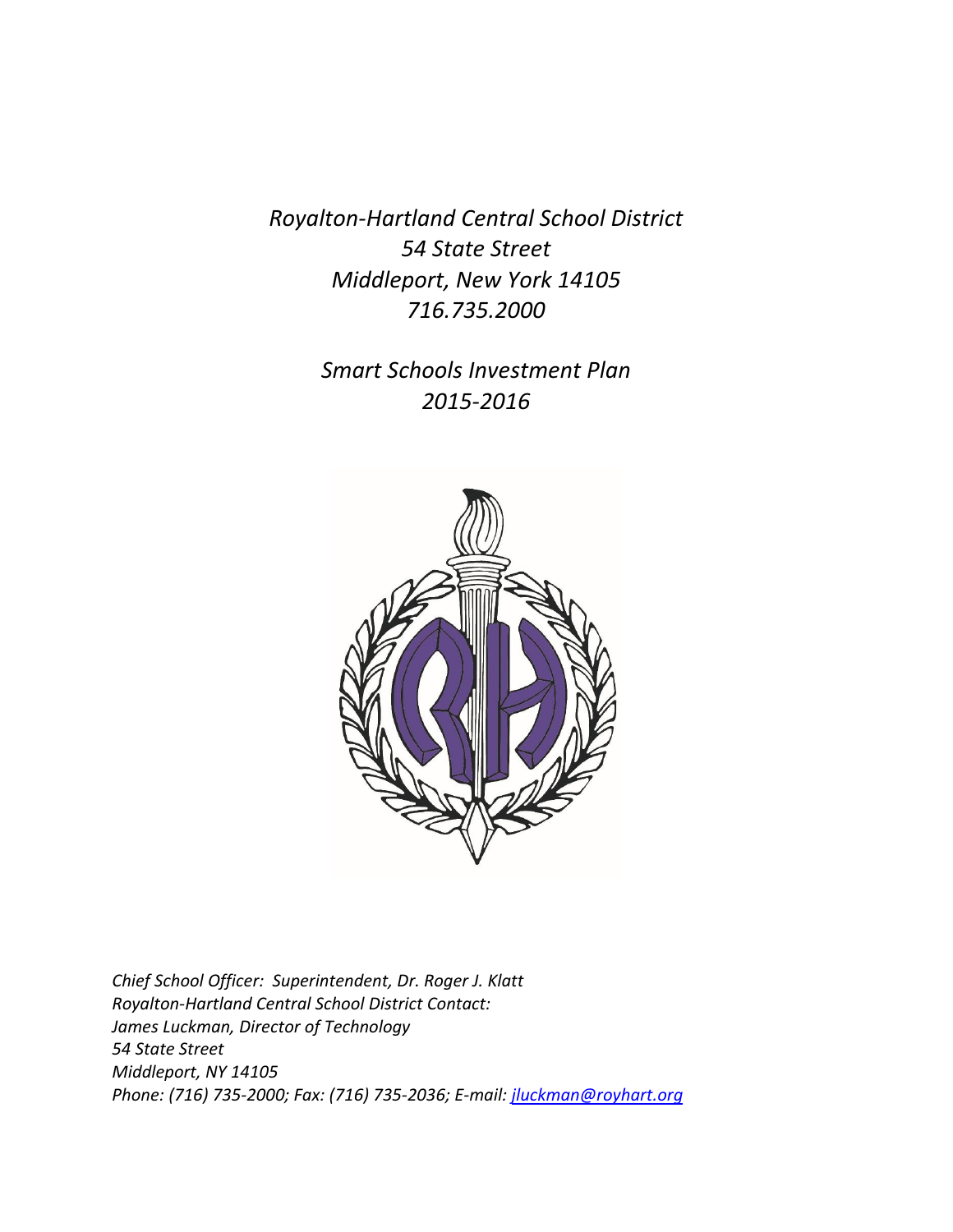# **TABLE OF CONTENTS**

- I. Bandwidth Precondition
- II. Network Infrastructure
- III. Instructional Technology Plan & Smart Schools Investment Plan Process
- IV. Allocated Funding Purchase Proposal: Devices
- V. Student Learning
- VI. Communication
- VII. Professional Development
- VIII. Contact with SUNY
	- IX. Loaning Hardware to Non-Public Schools
	- X. Sustainability Plan
	- XI. Distribution, Preparation, Maintenance & Inventory Management
- XII. Classroom Learning Technology Sub-Allocation
- XIII. Expenditure Type
- XIV. Statement of Assurances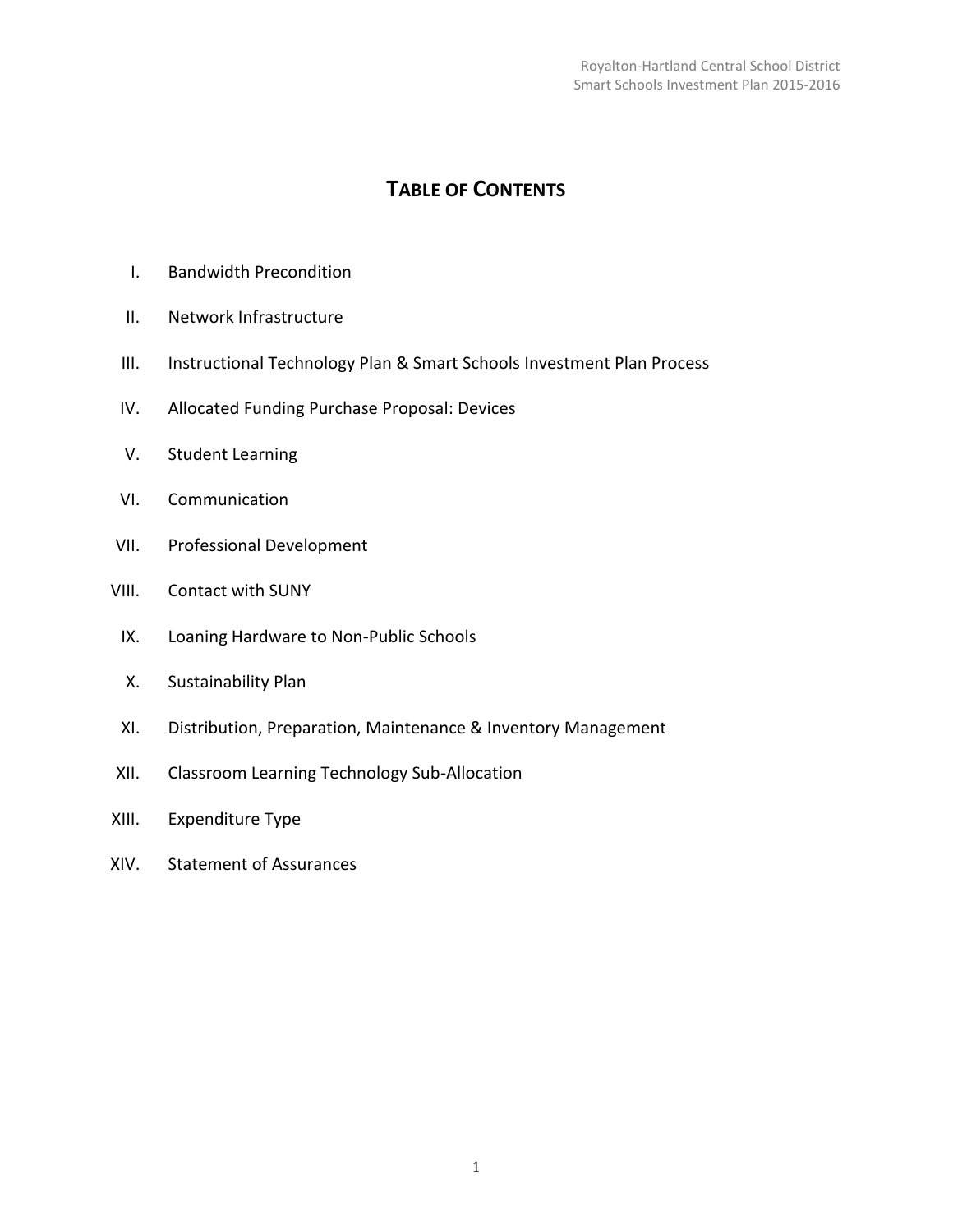# **ROYALTON-HARTLAND CENTRAL SCHOOL DISTRICT SMART SCHOOLS INVESTMENT PLAN**

#### **STAKEHOLDERS**

- Board of Education
	- o Daniel Bragg, President
	- o Kenneth Koch, Vice President
	- o Keith Bond
	- o Carrie Choate
	- o Sara Fry
	- o Chad Owen
	- o Jeffrey Waters
- Sam Arnold, High School Teacher
- Gary Bell, High School Principal
- Kelly Cousins, Middle School Librarian
- Logan Edwards, Student
- Adam Eschborn, Middle School Teacher/Technology Integration
- John Fisgus, Middle School Principal
- Michael Fisher, Director of Facilities
- Kelly Griffith, School Business Administrator
- Jessica Heideman, Community Member
- Christina Henderson, Elementary School Teacher
- Dr. Roger Klatt, Superintendent of Schools
- Ronan Klug, Student
- Kimberly LaMacchia, Elementary School Teacher
- James Luckman, Director of Technology
- Daniel Mault, Elementary School Teacher/Technology Integration
- Sonora R. Miller, Royalton Hartland Community Library Director
- Sheila Murphy, Assistant Superintendent
- Christopher Schaus, High School Teacher/Technology Integration
- Linda Schifferle, Parent
- Wendy Schlosser, Middle School Teacher
- Jeremy Silsby, Parent
- Donna VanSlyke, Elementary School Principal

## I. **BANDWIDTH PRECONDITION**

As a precondition to utilizing allocated Smart Schools Bond Act funds the District has confirmed there is adequate bandwidth in excess of 100 Mbps per 1,000 students to sustain the increase of classroom devices. The Royalton-Hartland Central School District is currently equipped with a high speed 10 GB LAN and 1 GB WAN access through Erie 1 BOCES.

- o District student enrollment: 1359
- o District instructional staff: 84
- o District non-instructional staff: 43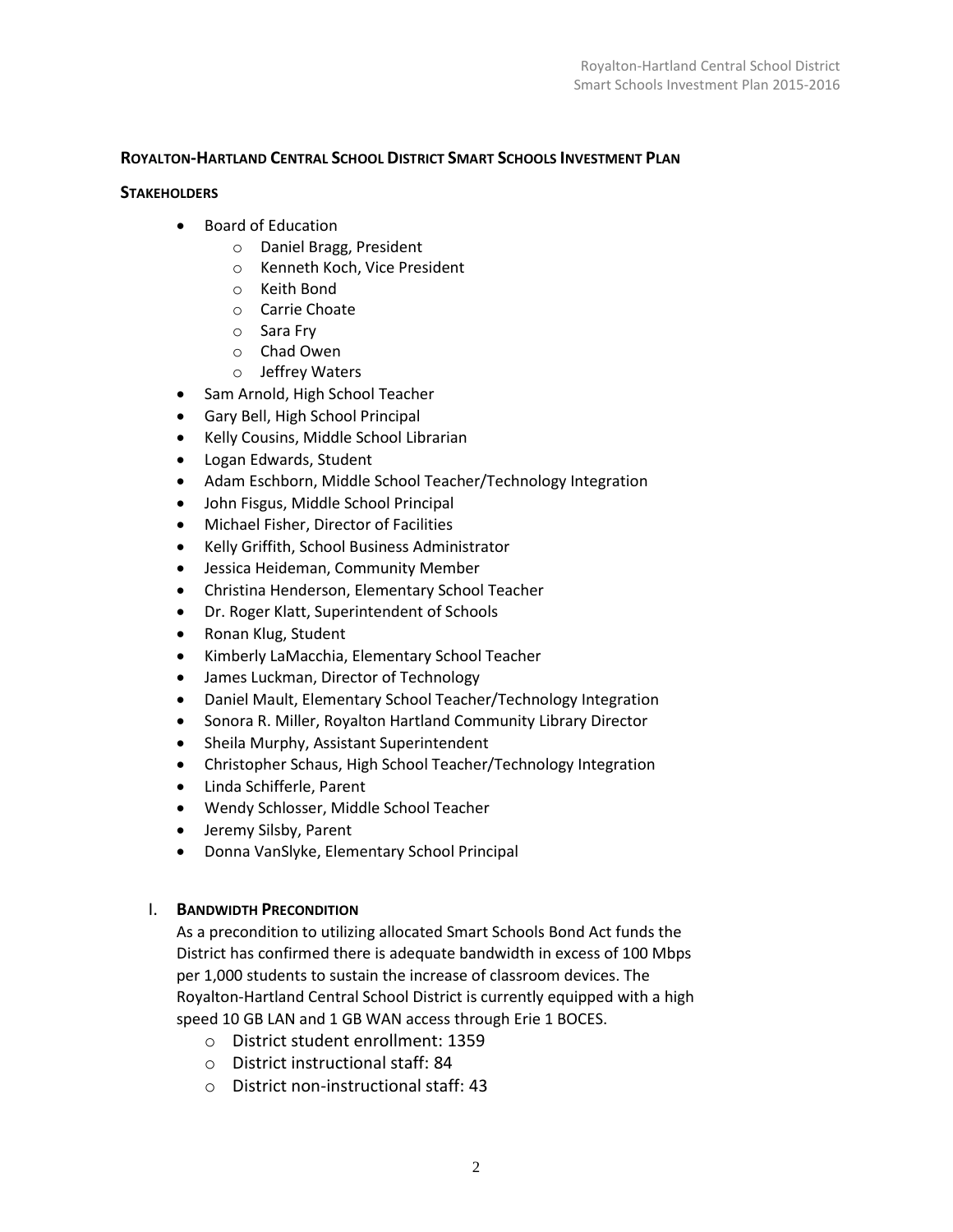## II. **NETWORK INFRASTRUCTURE**

Network infrastructure including wireless access has been upgraded over the last two years and a plan to expand wireless capacity using E-rate funds has been proposed and submitted for approval by the Universal Service Administrative Company. While current wireless access adequately provides high levels of throughput for devices, the upgraded wireless system will provide improved speed and reliability for additional devices. Network traffic is regularly monitored and managed to provide high quality transmission for all devices.

## III. **INSTRUCTIONAL TECHNOLOGY PLAN & SMART SCHOOLS INVESTMENT PLAN OVERVIEW**

The Royalton-Hartland Central School District was allocated \$1,197,557 as part of the Smart Schools Bond Act passed in 2014 by a state wide referendum. The Smart Schools Bond Act (SSBA) supports educational technology and infrastructure to improve teaching and learning. The plan offers funding in four main areas: construct or modernize educational facilities for prekindergarten students, install high-speed broadband or wireless, install high-tech security features and acquire classroom technology equipment.

The New York State Education Department has provided required elements for the Smart Schools Investment Plan including demonstration of student needs, internet connectivity and network speed requirements, professional development, technical support and sustainability of projects. The Royalton-Hartland Central School District developed the District Instructional Technology Plan and completed the NYSED Technology Survey Tool in compliance with Section 753 of the Education Law and per Part 100.12 of the Commissioner's Regulations. The Royalton-Hartland Central School District Instructional Technology Plan includes the blueprint for technology integration with curriculum, professional development, infrastructure improvements, hardware upgrades, technical support and methods of evaluation. The District received notification dated January 29, 2016 from the New York State Education Department that the 2015-2018 Instructional Technology Plan was approved.

The Instructional Technology Plan adopted by the District provides goals to utilize funds to further enhance teaching and learning through acquisition of classroom technology equipment. Royalton-Hartland Central School District's vision is to educate students to their fullest potential by providing them with the resources, knowledge, and skills they need to communicate, compete, and contribute as self-sufficient citizens. The commitment to providing access to technology tools to engage learners, support instructional practices and to deliver opportunity for digital literacy proficiency are of principal importance for teaching and learning. School buildings are equipped with classroom desktop computers, computer labs, mobile device carts and some multimedia presentation equipment. Educational software and applications provide a digital learning environment interface to support instruction, curriculum and learning.

The district has consulted with the stakeholders and they have developed this preliminary Smart Schools Investment Plan and seek approval from the Board of Education. This preliminary plan will be posted to the District's website for a minimum of 30 days. The school's mailing address will be provided for those wishing to submit written comments. A public hearing will take place at a future Board of Education meeting that will address responses and receive community feedback. Notice of this public hearing will be provided through local media and the District's website for at least two weeks prior to the meeting. The stakeholders will review feedback and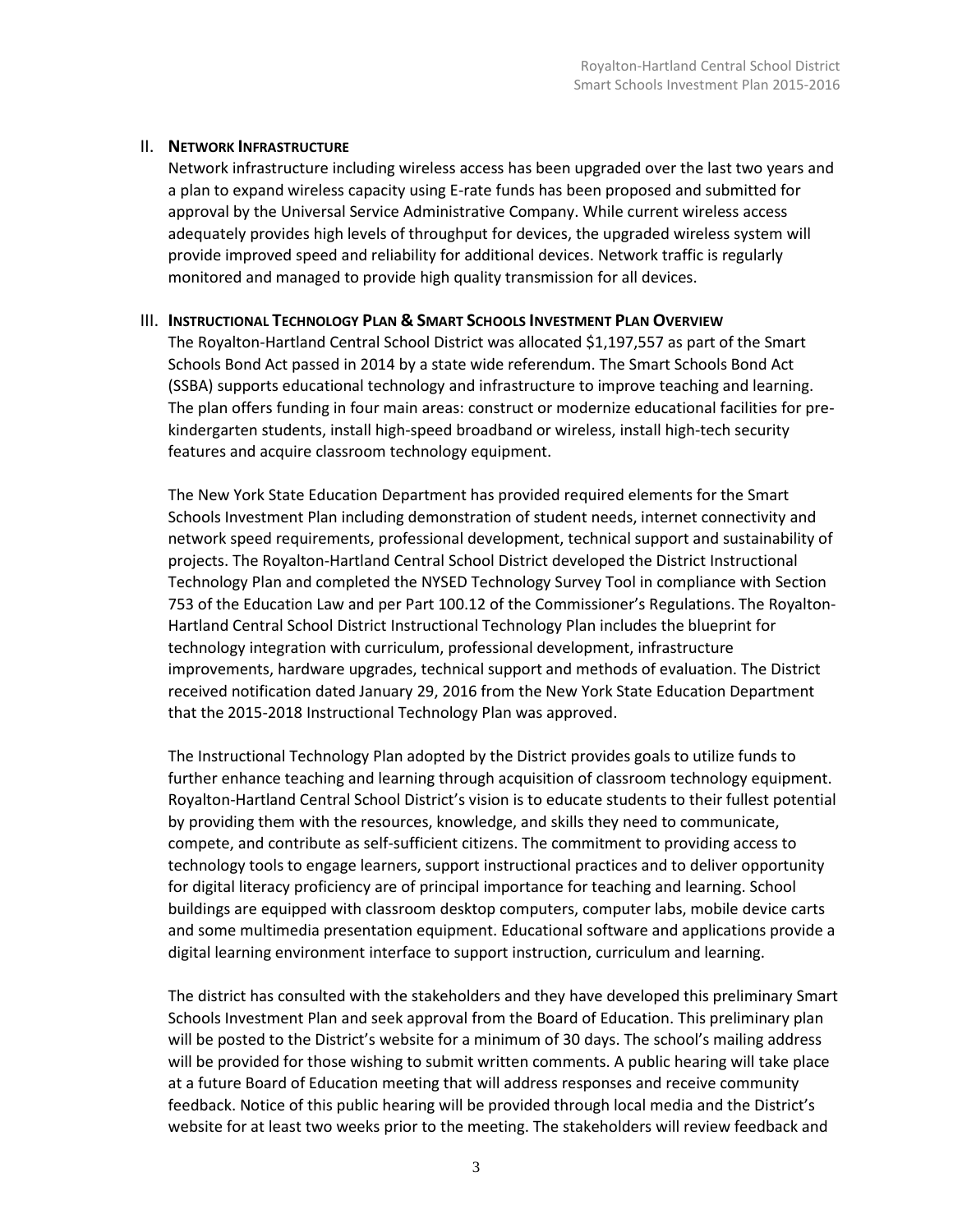prepare a final plan for the Board of education to approve. The final approved plan will be posted to the District website and submitted to the New York State Education Department for review.

## IV. **ALLOCATED FUNDING PURCHASE PROPOSAL: DEVICES**

The District is pursuing approval for use of \$179,550 of allocated funds in 2015-2016 in the budget category identified in the following chart.

| <b>Budget Category</b>                       | Royalton-Hartland Central School District |
|----------------------------------------------|-------------------------------------------|
| <b>School Connectivity</b>                   | \$0                                       |
| <b>Connectivity Projects for Communities</b> | \$0                                       |
| Classroom Technology                         | \$179,550                                 |
| Pre-Kindergarten Classrooms                  | \$0                                       |
| Replace Transportable Classrooms             | \$0                                       |
| <b>High-Tech Security Features</b>           | \$0                                       |

# **CLASSROOM TECHNOLOGY**

The District will seek approval for purchases in the classroom technology category for the 2015- 2016 school year. The District plans to purchase 70" interactive panels to drive classroom instruction, enhance learning opportunities and improve classroom technology integration. The interactive smart panels will be installed at the elementary, middle, and high school buildings to assist in classroom instruction. Interactive panels that transform into tabletop configurations will be purchased for Pre-K classes to enable students to interact with the technology at their developmentally appropriate level. The remaining panels will be mounted in classrooms throughout the district for instructional and student use.

The interactive panels will replace current projector and screen technology to provide optimal support of mobile device integration and interactivity for teaching and learning. These interactive panels are fully compatible with existing platforms and systems including Chromebooks, iPads, Apple TV, laptops and Microsoft surface tablets. These interactive panels will also provide a seamless interface between desktop computers and use of instructional software including Google classroom, Microsoft Office 365, Schoology, Edmodo, web based instructional resources, digital literacy solutions, digital citizenship initiatives, online assessment readiness, real-time review and formative assessment applications and presentation of student work and instructional materials. The interactive panels will also provide a medium as teachers begin to incorporate more digital content in their curriculum, as well as utilize online learning management systems. These devices will be compatible with our current network infrastructure including hardwire connection to our local area network.

# I. **SCHOOL CONNECTIVITY**

Royalton-Hartland Central School District is not submitting an investment plan for this category at this time.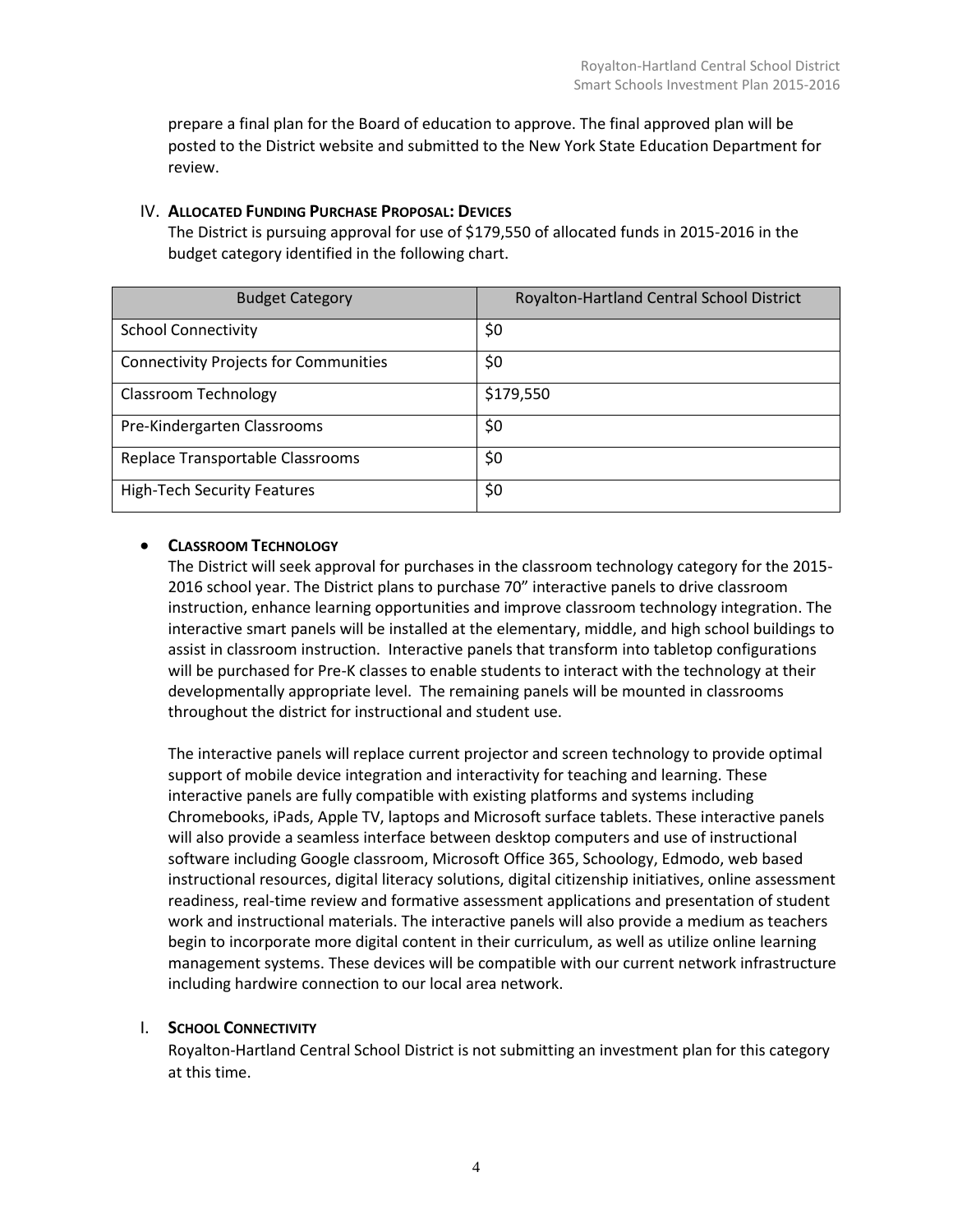## II. **CONNECTIVITY PROJECTS FOR COMMUNITIES**

Royalton-Hartland Central School District is not submitting an investment plan for this category at this time.

# III. **PRE-KINDERGARTEN CLASSROOMS**

Royalton-Hartland Central School District is not submitting an investment plan for this category at this time.

# IV. **REPLACE TRANSPORTABLE CLASSROOMS**

Royalton-Hartland Central School District is not submitting an investment plan for this category at this time.

# V. **HIGH TECH SECURITY FEATURES**

Royalton-Hartland Central School District is not submitting an investment plan for this category at this time.

# V. **STUDENT LEARNING**

The District has implemented technology tools and a wide range of technology resources to improve instructional practices and provide new learning opportunities across all three schools. Technology can be an influential tool for actively engaging learners at all levels. The use of technology tools in the classroom allow teachers to individualize learning and provide differentiated instructional techniques tailored to the needs of each student. Technological tools can help transform learning processes and provide extensions for content, review, collaboration, assessment and access. District staff continually identify achievement gaps and focuses technology implementations to improve these areas. The District Director of Special Education works collaboratively with the technology staff to provide assistive technology tools as needs are determined.

English Language Learners will be provided with specialized interactive applications and learning tools to develop proficiency with this alternative learning interface. District Special Education, Response to Intervention and student management systems will keep instructional staff aware of special needs, individualized education program requirements, interventions and special program initiatives for students. Instructional and identified support staff will be provided with special needs classifications and guidelines appropriate to the services they provide.

Interactive classroom panels will increase student engagement and provide opportunities to enhance differentiated instruction through the provision of simultaneous, multi-touch student manipulation, small group work centers or whole group instruction. Students in need of support can use the interactive panels independently in a format that is challenging yet engaging. Students will be provided with individual support and enrichment through the use of video presentations or interactive applications to help solve problems and provide enhanced, differentiated learning opportunities. The interactive panels purchased will be placed in high needs areas throughout the district. At the Royalton-Hartland Elementary School, interactive panels will be placed in Pre-Kindergarten classrooms, Academic Intervention Services classrooms, and Special Education classrooms. These students will benefit the most from the use of the interactive hardware and software included with the panels. Students within these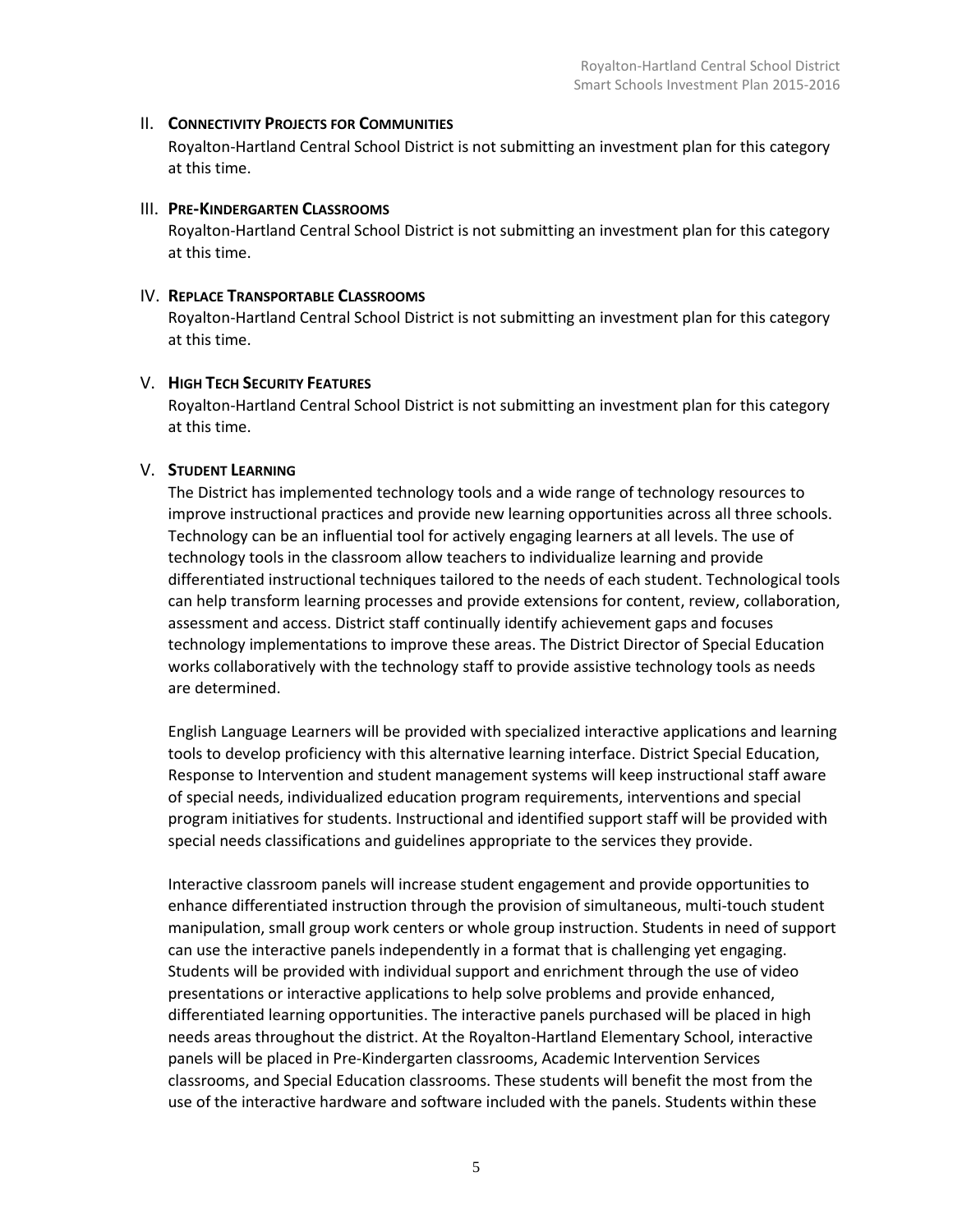classrooms are typically in a small group setting, which will help the teacher differentiate learning for students.

Student personal devices connecting with the interactive panels will support flipped learning initiatives, presentation of work and real-time, formative assessments. The opportunity for integration of blended instructional practices, collaboration and virtual experiences will expand teaching and learning strategies. The contribution of this versatile technology tool will assist in reducing learning gaps and provide ease of access and integration of instructional software resources. Student access to Chromebooks, iPads, laptops, Surface tablets and other tools will provide greater interactivity and learning mechanisms. Students with disabilities will experience increased access in an enhanced learning environment through the versatility of the panel as a collaborative table device or specialized configurations. Technology accommodations will be provided as determined for each student to allow access to physical, behavioral or educational programs and applications required to meet individual needs.

The New York State, Mathematics, Science and Technology Standard 2: Information Systems, states that teachers and students will use a range of equipment and software to integrate several forms of information. Through the use of the software included with the panels, handson learning will take place which will allow students to learn in the classroom, while also taking this learning with them back to their general education classrooms. A majority of the students impacted by the integration of interactive panels are visual, hands-on learners. Using the software included, as well as the software the Royalton-Hartland CSD currently uses, teachers will be able to bring this differentiated curriculum to the entire small group they are working with.

The panels will assist in attaining specified goals listed in the Royalton-Hartland Instructional Technology Plan including:

Communication and Collaboration

- Students will use digital media and environments to communicate and work collaboratively, including at a distance, to support individual learning and contribute to the learning of others.
- Interact, collaborate, and publish with peers, experts, or others employing a variety of digital environments and media.
- Communicate information and ideas effectively to multiple audiences using a variety of media and formats.
- Develop a cultural understanding and global awareness by engaging with learners of other cultures.
- Contribute to project teams to produce original works or solve problems.
- Students will engage in communicating with experts or other learners to solve a universal or global problem using a variety of digital environments (i.e. Skype, distance learning, virtual classrooms etc.)

Implementation of classroom interactive panels will expand student learning through access to external learning resources. The Internet compatible interactive classroom panels will allow videos and other multimedia presentations to transparently integrate with instructional practices. The panels will communicate with devices the district currently manages and students can take advantage of personally owned devices and new virtual learning opportunities. The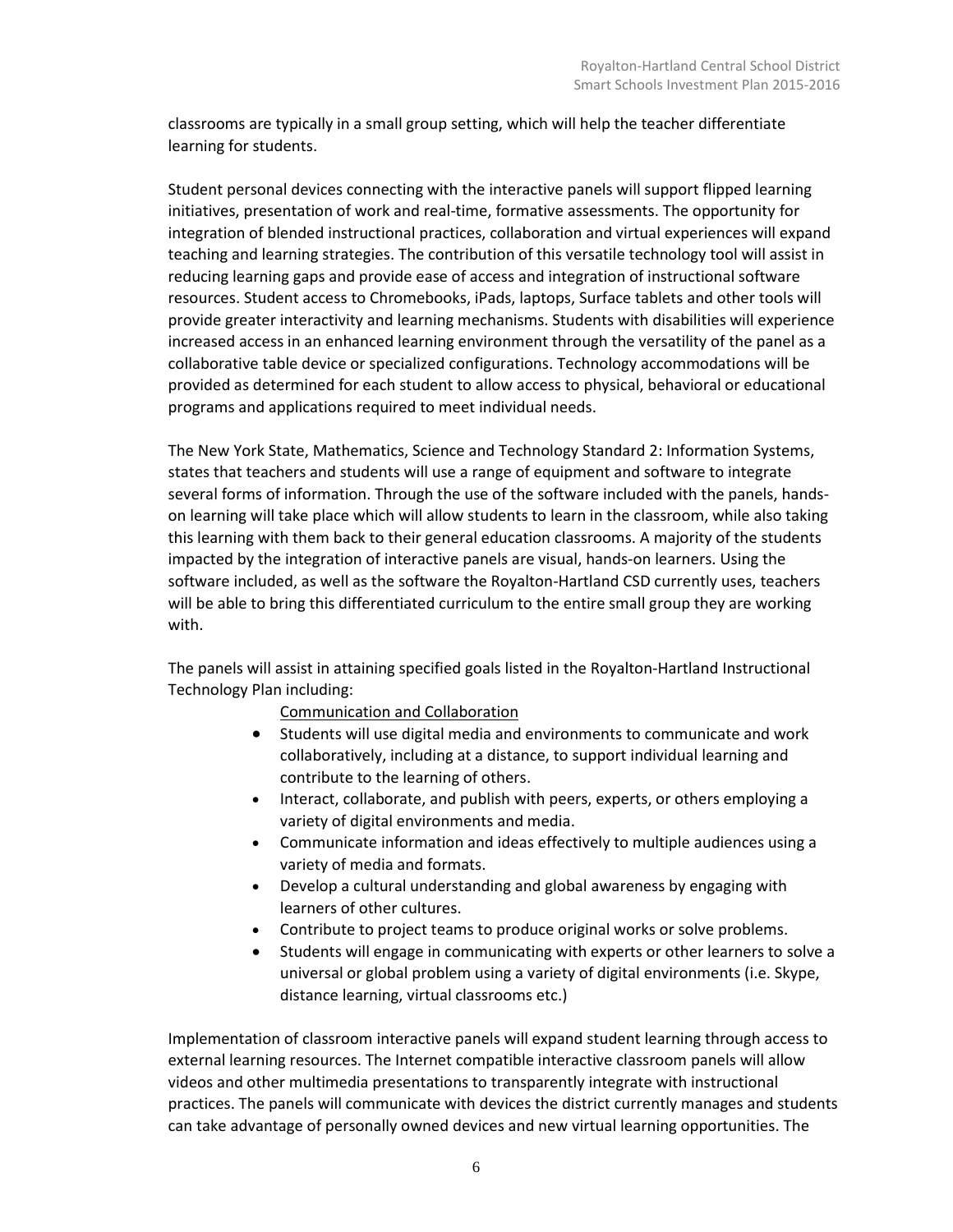interactive panels will allow students to collaborate with others, research, collect data, and communicate with experts. This hands-on learning will engage students, and impact not only atrisk students, but also the general education population.

#### VI. **COMMUNICATION**

The proposal for classroom technology through the Smart Schools Bond Act will greatly increase capacity for teaching and learning through the facilitation of blended learning, distance learning opportunities, online conferencing and homebound instruction. The purchase of the interactive classroom panels will enhance ongoing communication with students and parents through the implementation of online, digital classroom environments where students and parents can access course descriptions, assignments, grades, content, assessments, presentations, resources and interact with the classroom teacher(s). The facilitation of technology-based regional partnerships can also be fostered through the inclusion of distance learning and blended learning initiatives provided through the panel interface. The interactive panels will provide an engaging experience for virtual fieldtrips, video conferencing, collaborative projects and live announcements throughout the district. The interactive panels allow students to present work to parents and other stake holders. As they are Internet compatible, they would facilitate communication via Skype or other programs such that students and teachers can communicate with regional partners. This is extremely important as this is a rural district and direct communication is limited due to distance. The district is currently working with several higher learning institutions include University of Buffalo, Niagara University and Rochester Institute of Technology to provide higher and advanced learning experiences for our students.

#### VII. **PROFESSIONAL DEVELOPMENT**

Professional development is a vital component of the District Instructional Technology Plan and the District Smart Schools Investment Plan. The commitment to provide professional development in a variety of ways allows staff to learn how to utilize technology tools and resources to develop innovative instructional methods. Technology related professional development is offered through a variety of ways on a continued basis throughout the school year and summer months.

Throughout the 2016-2017 school year, interactive classroom panels will be placed in the three buildings at the Royalton-Hartland Central School District. With the installation of the panels, teachers will receive professional development which will allow full use of the interactive capabilities of the panels. In each of the three buildings within the district, there are three technology integration specialists. These three specialists will be fully trained to use the hardware and the software included with the panels. Specialists will hold workshops for each of the areas being impacted by the panels. Pre-Kindergarten teachers will be trained to explore how the panels can be used with young learners. Separate trainings will be held for special education and academic intervention specialists to train those teachers on how to best implement the usage of the panels to maximize student results.

The District works closely with Erie 1 BOCES trainers through the Common Set of Learning Objectives COSER to deliver individual and group training integrating specific technology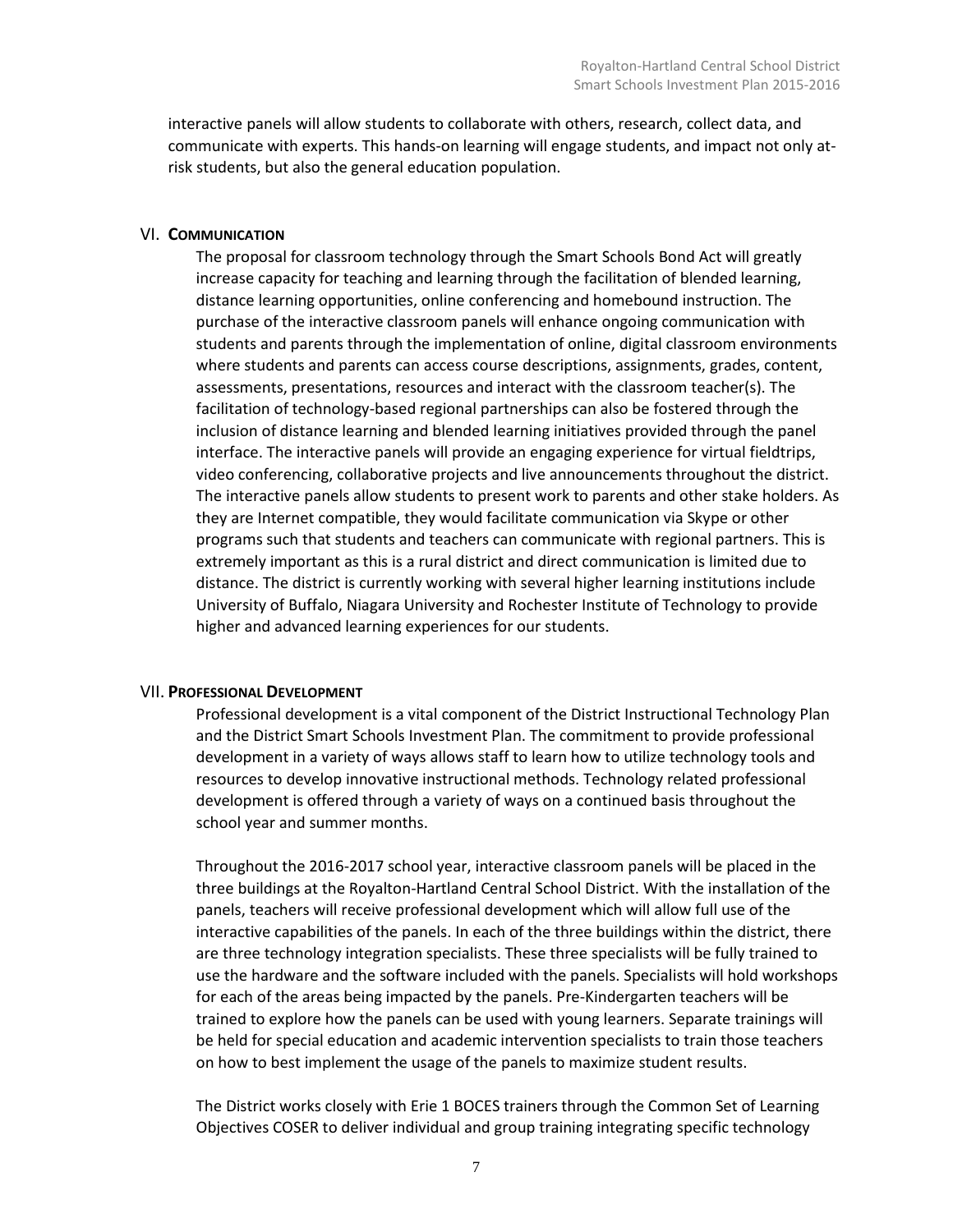tools with curriculum and aligning infused lessons with technology learning standards and digital literacy benchmarks. Professional development opportunities provided through BOCES are made available for all district staff and specialized training opportunities are provided as necessary. The District currently provides technology integration specialists in each building to provide training and support as new technology is acquired and implemented through new funding opportunities. Initial trainings will be completed by the technology integration specialists. This training plan will allow teachers to get the initial training they need, as well as the long-term training. Teachers will continue learning and gathering new ideas and ways to reach students. Professional development release time will be coordinated with staff through the use of substitute teachers and identified professional development conference days for investigation of new technology and specific training. District technology integration specialists, Erie 1 BOCES trainers and Orleans Niagara BOCES technology specialists will assist in the establishment of turn-key trainers in the use of the new interactive panels and develop strategies for curriculum integration and development.

The Royalton-Hartland Central School District will provide time and access for all instructional staff with the means to develop a high level of proficiency with use of interactive panels, software, curricular integration and use of all integrated technology components. Technology turn-key trainers will be provided the opportunity to attend specialized technology conferences, i.e. NYSCATE, to remain current with educational technology trends and resources. Instructional staff will be supported to develop the skills and knowledge necessary to accommodate diverse student population needs. The panels will provide a vehicle to deliver online, on-demand professional development and teleconferencing which will reduce the need to travel to an external location for training classes and meetings.

The following list outlines training topics to be provided for all staff who receive interactive classroom panels in the 16-17 school year. This training will also be made available to all staff in the district and special training sessions for students will also be developed and provided.

- Interactive Classroom Panel Functionality Training
- Snowflake Software to enhance instructional strategies
- SMART Notebook Software lesson plan development
- Microsoft Office 365 & Classroom curricular integration
- Google Drive, Apps & Classroom curricular integration
- Schoology Digital Classroom development
- Classroom mobile device management & integration
- Document Camera training
- Online Safety Awareness & Resources
- Digital Copyright Awareness & Resources
- Digital Content, Video Lessons & Annotation to enhance digital classroom resources
- Instructional Technology Coaching for curricular technology integration development
- Other specific training opportunities for teachers, staff, students and parents as determined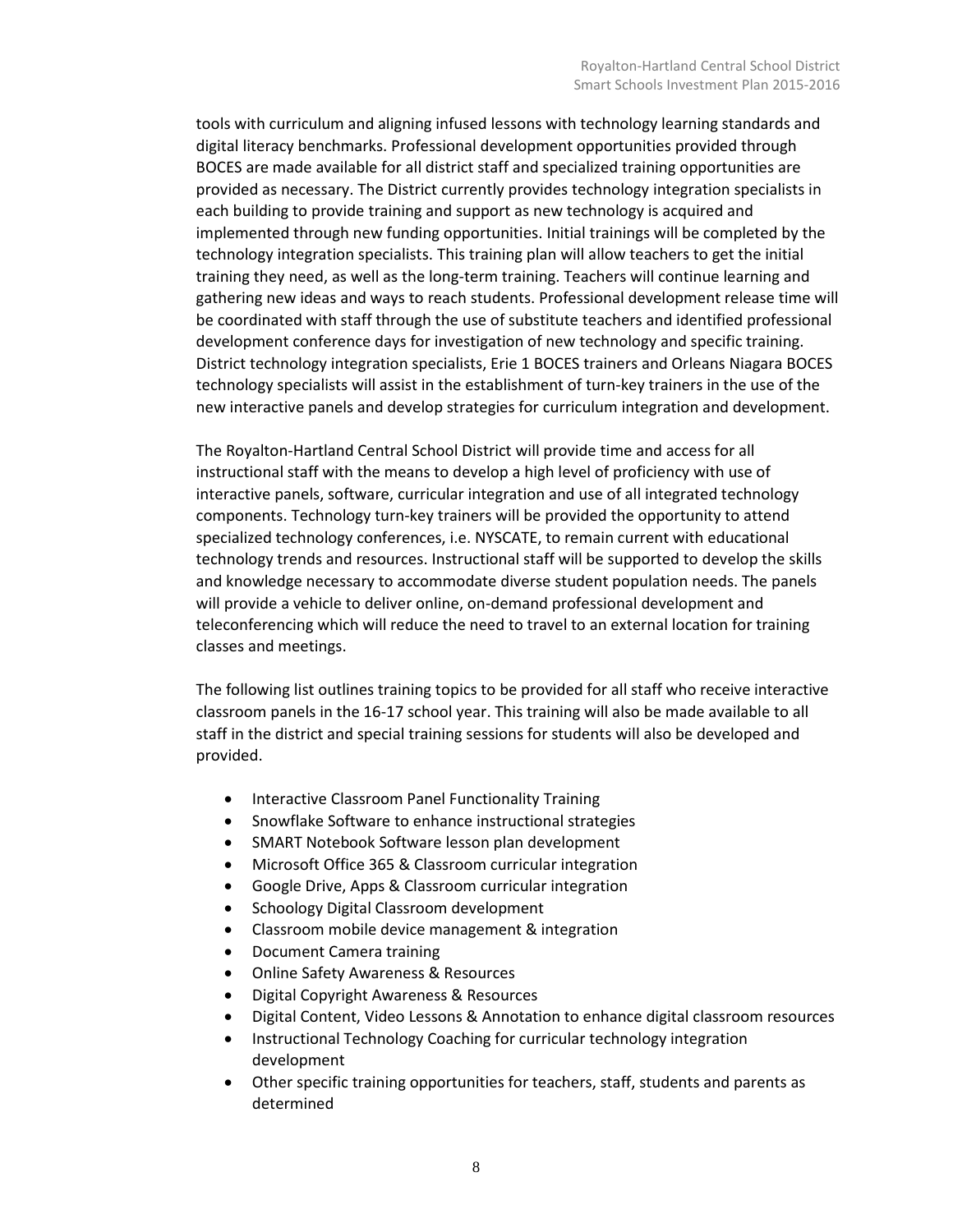#### VIII. **CONTACT WITH SUNY**

The Royalton-Hartland Central School District has contacted SUNY Teacher Preparation Programs as required by the Smart Schools Bond Act to request advice on innovative uses and best practices at the intersection of pedagogy and educational technology. The District has been working collaboratively with Niagara County Community College, Niagara University, University at Buffalo and Rochester Institute of Technology on blended learning and P16 college readiness initiatives.

#### IX. **LOANING HARDWARE TO NON-PUBLIC SCHOOLS**

The Smart Schools Bond Act provides that any district hardware purchases made using Smart Schools Bond Act funds shall be lent, upon request, to non-public schools in the district. All students attending non-public schools are eligible to receive loans of classroom technology equal on a per pupil basis to the per pupil amounts spent on classroom technology for public school students (up to \$250 per pupil). The District does not include any non-public schools at this time.

#### X. **SUSTAINABILITY PLAN**

The sustainability of any technology related implementation is of chief importance to the Royalton-Hartland Central School District. The District Instructional Technology Plan outlines a five-year design for hardware replacement cycles, maintenance of supportive infrastructure and continued professional development initiatives. The District Instructional Technology Plan goals demonstrate the district's capacity and plan to support recurring costs of use that are ineligible for Smart Schools Bond Act funding. Additional support staff recommendations will be budgeted and planned for to provide proper service and maintenance for the operation of equipment, professional development, technical training, wireless access, building maintenance and other incidental item maintenance or replacement. As technology resources are acquired, updates to the Instructional Technology Plan reflect the long-term replacement strategy of purchased devices and equipment at the end of their useful life with other funding sources.

## XI. **DISTRIBUTION, PREPARATION, MAINTENANCE & INVENTORY MANAGEMENT**

Accurate inventory management is critical to effective administration of system and devices. District technology staff maintain a detailed inventory of all technology related items including consumable technology items. This information is accessible to key district staff for review and made available upon request to auditors or school administrators. Classroom technology equipment acquired through the Smart Schools Bond Act will be included in this inventory system.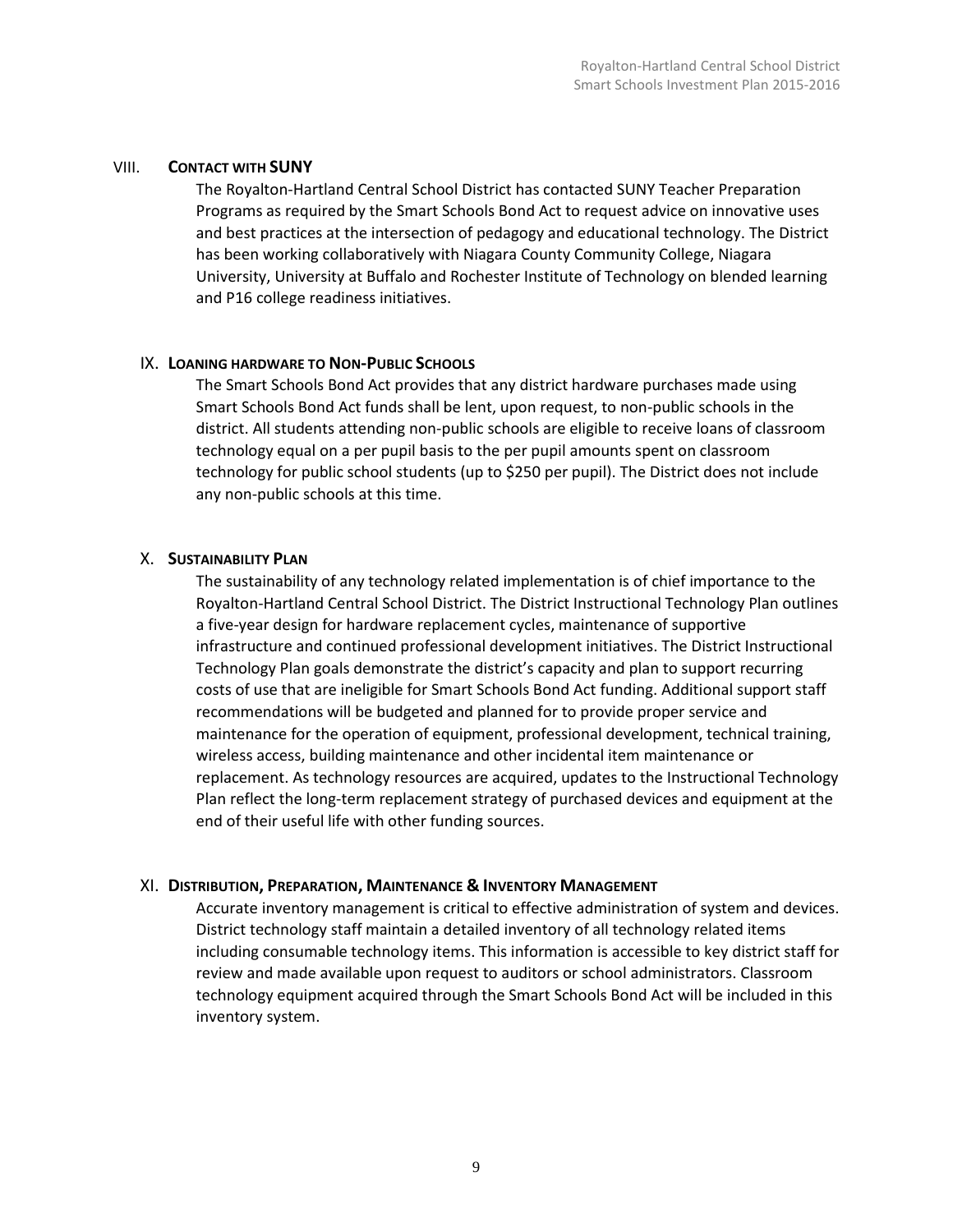# XII. **CLASSROOM LEARNING TECHNOLOGY SUB-ALLOCATION**

|                          | Sub-Allocation |  |  |
|--------------------------|----------------|--|--|
| Interactive Whitepanels  | \$179,550      |  |  |
| <b>Computer Servers</b>  | \$0            |  |  |
| <b>Desktop Computers</b> | \$0            |  |  |
| Laptop Computers         | \$0            |  |  |
| <b>Tablet Computers</b>  | \$0            |  |  |
| <b>Other Costs</b>       | \$0            |  |  |
| <b>Totals:</b>           | \$0            |  |  |

#### XIII. **EXPENDITURE TYPE**

| Allowable               | Item To Be      | Quantity | Cost Per Item | <b>Total Cost</b> |
|-------------------------|-----------------|----------|---------------|-------------------|
| <b>Expenditure Type</b> | Purchased       |          |               |                   |
| Interactive             | Interactive     | 30       | \$5,985       | \$179,550         |
| Whitepanel              | Classroom Panel |          |               |                   |

## XIV. **STATEMENT OF ASSURANCES**

As Chief School Officer, I am assuring that the district will operate according to the requirements under the Smart Schools Bond Act, as detailed in the guidance documents located on the NYSED Smart Schools Bond Act website a[t http://www.p12.nysed.gov/mgtserv/smart\\_schools/](http://www.p12.nysed.gov/mgtserv/smart_schools/) Specifically, I assure that the District will:

- $\circ$  Make and submit for reimbursement, expenditures consistent with the approved Smart Schools Investment Plan.
- $\circ$  Comply with all Education Law requirements and Commissioner Regulations under Title 8, Chapter II, Subchapter J, Part 155 for capital projects at educational facilities. See: http://www.p12.nysed.gov/facplan/Laws\_Regs/8NYCRR155.htm
- o Comply with all Education Law requirements and Commissioner Regulations, under Sections 3602-e and 3602-ee of Education law and Subpart 151-1 of the Commissioners Regulations for new Prekindergarten classrooms.
- o Use such fiscal control and fund accounting procedures as will ensure proper disbursement of, and accounting for, funds under the Smart Schools Bond Act;